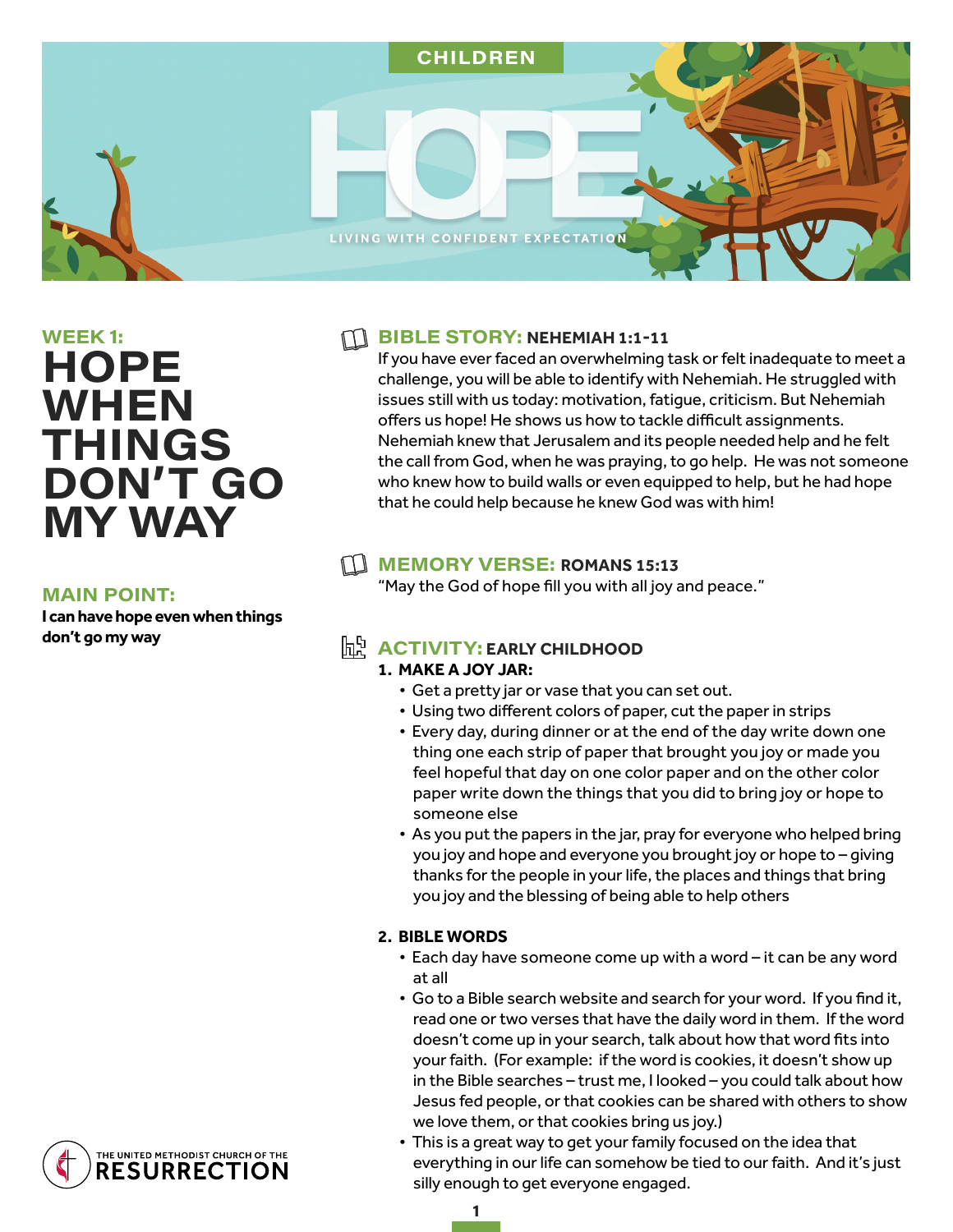# **ACTIVITY: ELEMENTARY ACTIVITIES:**

# **1. IMPOSSIBLE TASKS**

#### **SUPPLIES: Chair**

Have each child attempt the following "impossible tasks." Let them try as many times as they would like. Make sure they follow the rules clearly. When they are done trying, tell them the trick.

#### **1. Lift your foot**

- CHALLENGE: Stand next to a wall with one side of your body touching it. Place your ankle, knee, hip, shoulder, and head against the wall. Now try to lift your other foot off the ground without moving away from the wall. Your ankle, hip, head and shoulder must be touching the wall.
- TRICK Grab a partner and have them push your other shoulder towards the wall (holding you up) as you lift your foot. It works with a little help from a friend!

#### **2. Stand up**

- CHALLENGE: Sit in a chair with your feet in front of you, your back touching the back of the chair. Now try to stand up without using your hands and while keeping your back against the chair.
- TRICK: Separate your legs so that one foot is on either side of the chair. Keeping your back on the chair, now try standing up!

## **3. The Paralyzed Finger Trick**

- CHALLENGE: Bend your middle finger like the picture to the right shows and put your hand on the table. Then lift your thumb, index finger, and pinkie. No problem, right? Now try the ring finger.
- TRICK: Use your other hand or ask a friend to lift your ring finger off the table!



**TALKING POINTS:** How did you feel when you were struggling to do the task? Sometimes when things don't go our way, it's easy to get frustrated and even give up. That's when we need to turn to God, take a deep breath, pray, and even ask for help. Even when things don't go your way or a task seems impossible, you can trust that God is still with you. You can have hope when things don't go your way.

#### **2. CUP RACE – MEMORY VERSE ACTIVITY SUPPLIES: 31 cups (disposable or stacking tumblers), marker or pen, tape, paper**

**SET UP:** If using reusable cups, cut up your paper into strips that are small enough to tape to your cups. Write the memory verse on the separate pieces of paper, one word per piece. Tape one word on each cup. If using disposable cups, use a permanent marker to write one word from the memory verse on each cup.

- Memory Verse Elementary Romans 15:13 May the God of hope fill you with all joy and peace as you trust in him, so that you may overflow with hope by the power of the Holy Spirit. NIV
- Memory Verse Early Childhood Romans 15:13May the God of hope fill you with all joy and peace.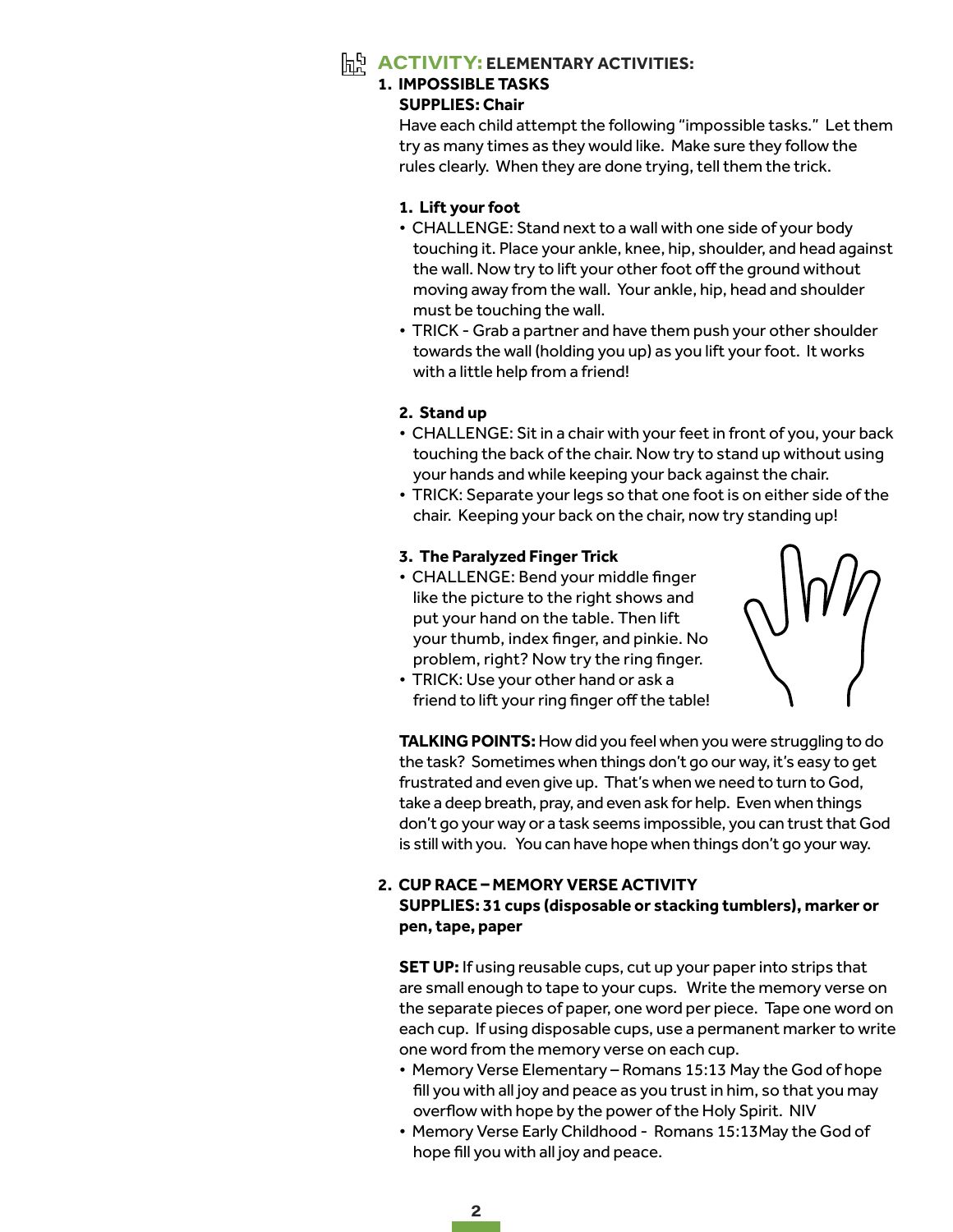**ACTIVITY:** Mix up the cups and put them all throughout the room. Have each child take turns running around the room to grab the cups and try to stack them in order. You can even time each player and see who can get it done the fastest OR have them work together and try it multiple times to see if they can beat their own time! KEEP THESE CUPS FOR ACTIVITIES THROUGHOUT THE SERIES.

**TALKING POINTS:** At the beginning of this game, the cups were all over the room and it was a big mess! How do you feel when you see a big mess? Sometimes I get overwhelmed and frustrated. How do you deal with the big mess? In our activity, you found a way to put the mess back into order! Next week we will learn how Nehemiah came up with a plan to fix his big mess: the walls!

#### *K* FAMILY ACTIVITY

#### **PRAYER TOWER**

Use blocks, books, DVD's anything you have that can we stacked easily. Take turns adding a block to your family tower using one of these prayer prompts

- God, thank you for \_\_\_\_\_\_\_\_\_\_\_\_\_\_\_\_\_\_\_\_\_\_
- God, please help \_\_\_\_\_\_\_\_\_\_\_\_\_\_\_\_\_\_\_\_\_\_
- God, I'm sorry for \_\_\_\_\_\_\_\_\_\_\_\_\_\_\_\_\_\_\_\_\_\_
- God, help me \_\_\_\_\_\_\_\_\_\_\_\_\_\_\_\_\_\_\_\_\_\_ or, God, help me be kind to \_\_\_\_\_\_\_\_\_\_\_\_\_\_\_\_\_\_\_\_\_\_
- God, I love you because \_\_\_\_\_\_\_\_\_\_\_\_\_\_\_\_\_\_\_\_\_\_

#### **FIVE FINGER PRAYER**

- 1. Prayer for how much you love God
- 2. Prayer for something you are thankful for or hopeful about
- 3. Prayer for someone who is in need or who may feel hopeless
- 4. Prayer for something you need help with or need help feeling hope about
- 5. Prayer for God's big world and that every person might feel hope

#### **FAMILY DANCE PARTY**

Turn on some music and worship God as a family. Feel free to use streamers, towels, stuffed animals to add to the fun. Take turns letting each family member teach everyone else a fun dance move and everyone else imitates that action.

Some playlist ideas :

- All Good Orange music https://open.spotify.com/album/1 vVS1HB8nkk0jn2rcyfHdS?si=mQDpsx5XRumhLchCarwVE A&fbclid=IwAR2XzAu0gs8YTFcaa0eQE1G7A7J8TunK3x26 em9vr5giwOOOp6LyMYP9nM
- Variety First Look music https://open.spotify.com/ playlist/3b975x4hpgzFh0iCEDOXCo
- Yancy Holy week playlist https://sc.lnk.to/YLPha-s